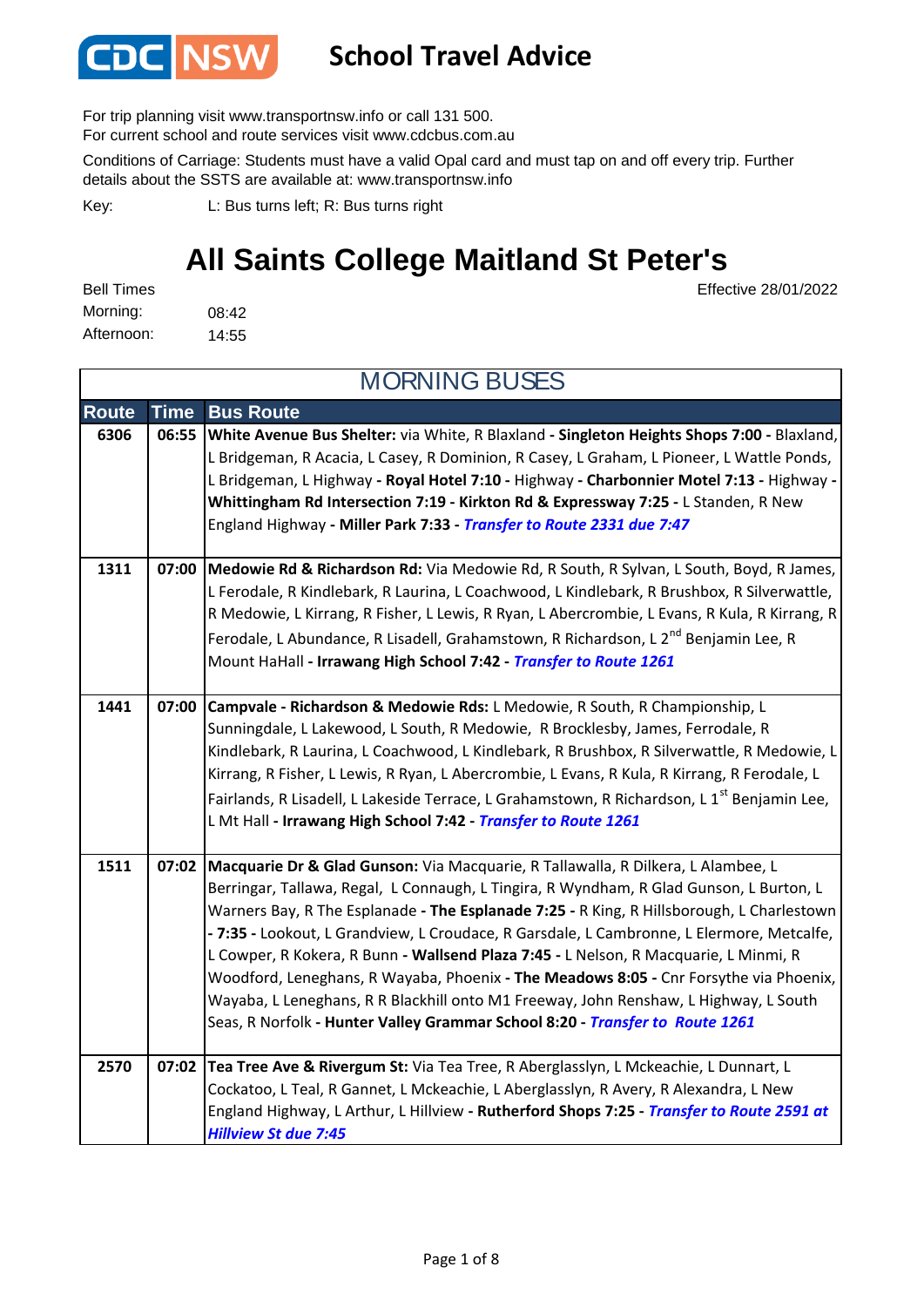| <b>Route</b> | <b>Time</b> | <b>Bus Route</b>                                                                                                                                                                     |
|--------------|-------------|--------------------------------------------------------------------------------------------------------------------------------------------------------------------------------------|
| 2361         | 07:05       | Johnson's Farm Gate: Via Glen William, R Queen, L Clarence Town, L Dixon, R Warren, -                                                                                                |
|              |             | Seaham Shops 7:36 - Seaham Rd - Seaham Rd & Brandy Hill Dr 7:40 - Transfer from                                                                                                      |
|              |             | Route 2351 Seaham, R Hinton - Hinton 7:55 - L Phoenix Park, R Swan, Morpeth, L                                                                                                       |
|              |             | Cumberland, R Narang, R Lindsay, L Cumberland, L Melbourne, R Highway, Les Darcy, R                                                                                                  |
|              |             | High, L Bourke, L Ken Tubman, R High to school                                                                                                                                       |
|              |             |                                                                                                                                                                                      |
| 2441         |             | 07:05   From East Branxton Via Highway, R Dalwood, L McMullins, R Hillview, L Vintage, L                                                                                             |
|              |             | McGuigans, R Brokenback, L Lakes Folly, R Brokenback, R McMullins, R Rusty, turnaround                                                                                               |
|              |             | at East & North Arms, Rusty Lane, R McMullins, turn at Summer Hill, McMullins, R Rusty, R                                                                                            |
|              |             | Elderslie - Humphrey's Property 7:35 - Elderslie, L Highway, L Wyndham - Miller Park 7:42 -                                                                                          |
|              |             | <b>Transfer to Route 2331</b>                                                                                                                                                        |
| 186          |             | 07:08 McKeachie Dr & Teale St: Refer to Route 186 Timetable: Transfer to Route 2591 at                                                                                               |
|              |             | <b>Hillview St due 7:45</b>                                                                                                                                                          |
| 2271         | 07:10       | Vacy Oval: via Gresford Rd - St Paul's Church Paterson 7:20 - L Paterson Bridge, Paterson, L                                                                                         |
|              |             | Duns Creek - Wurrumbo 7:28 - L Paterson - Iona 7:35 - R Paterson, L Dunmore, High, Largs,                                                                                            |
|              |             | R Dalveen, R Maple, L Betula, L April, R Dalveen, R Corina, L Paterson, R James, Wesley, R                                                                                           |
|              |             | Tocal turn around at Maitland Vale, Paterson, Belmore, L High - <b>Belmore Hotel</b> - Transfer                                                                                      |
|              |             | to Route 2491                                                                                                                                                                        |
| 185          | 07:14       | Gresford, Paterson, Woodville, Largs & Bolwarra: Via Route 185, please refer to                                                                                                      |
|              |             | timetable.                                                                                                                                                                           |
| 2591         | 07:18       | Aberglasslyn Rd & Alexandra Ave: Via Aberglasslyn Rd, L Avery, R Alexandra, R Weblands,                                                                                              |
|              |             | L Denton Park, R Tea Tree, L Blue Gum, L Silky Oak, L Cypress, R Tea Tree, R Denton Park, L                                                                                          |
|              |             | Fairfax - 7:36 - R Dunkley, L Bunning, R Alexandra, L Hwy, LHillview - Aldi bus stop 7:41 -                                                                                          |
|              |             | Transfer from Route 186 from McKeachie's, Hillview, L Arthur, u-turn 1 <sup>st</sup> roundabout, L                                                                                   |
|              |             | Hwy, R Wollombi, L Goodlet, L Verge, R Gillies, R Brooks, L William, R South - Telarah Shops                                                                                         |
|              |             | 7:53 - L Telarah, L Bungaree, L High, R Elgin, L Ken Tubman, R High to school                                                                                                        |
|              |             |                                                                                                                                                                                      |
| 2351         |             | 07:20 From Bolwarra Heights Via Paterson Rd, Clarence Town Rd, 7:33 R Brandy Hill, R Seaham                                                                                          |
|              |             | Transfer students to Route 2361 due at 7:40                                                                                                                                          |
| 2531         |             | 07:20 Brandy Hill Dr nr Elouera CI: via Brandy Hill, R Clarence Town Rd, R Dixon, R Warren -<br>Seaham Shops 7:30 - Transfer from Route 2361 Warren, turnaround at Wighton & Fisher, |
|              |             | L Torrence, L Cross, L Clarence Town, L High - Wallalong 7:43 - L Elizabeth, R Ann, R                                                                                                |
|              |             | McClymonts Swamp, R High, R Rosebank, R High, L Clarence Town - Bolwarra Heights 8:02 -                                                                                              |
|              |             | Paterson, R Bolwarra, L Kensington, L Bayswater, R Addison, L Westbourne, R Belmore, Ken                                                                                             |
|              |             | Tubman, L Charles, R High to school                                                                                                                                                  |
| 179          | 07:25       | Hanwood Estate, North Rothbury, Branxton, Greta: Via Route 179, please refer to                                                                                                      |
|              |             | timetable.                                                                                                                                                                           |
| 2421         | 07:25       | Butterwick Rd & Duns Creek Rd: Butterwick, R Clarence Town, Paterson, L Dunmore, High,                                                                                               |
|              |             | R Dalveen, R Maple, L Betula, L April, R Dalveen, R Corina, L Paterson Transfer from Route                                                                                           |
|              |             | 2491                                                                                                                                                                                 |
| 2322         | 07:26       | Edwards & Railway Av, Thornton: Via Edwards, Government, R Raymond Terrace - Miller's                                                                                                |
|              |             | Forest 7:33 - R Monkleys, U Turn 500m after Dockyard Rd, - Monkley's Turn area 7:36 -                                                                                                |
|              |             | return Monkley's, R Raymond Terrace, L Martins Wharf, R Raymond Terrace, R Scotch                                                                                                    |
|              |             | Creek, L Duckenfield, R Edward - Morpeth 7:55 - L Swan - Morpeth Shops 7:57 - Transfer                                                                                               |
|              |             | from Route 2351 & 2461 Swan, Morpeth, L Cumberland, L Nerang, R Hodge, R High -                                                                                                      |
|              |             | Maitland High School 8:06 - Transfer from Route 2351 High, R Lawes, L Melbourne, R                                                                                                   |
|              |             | Highway, Les Darcy, R High to School 8:16                                                                                                                                            |
|              |             |                                                                                                                                                                                      |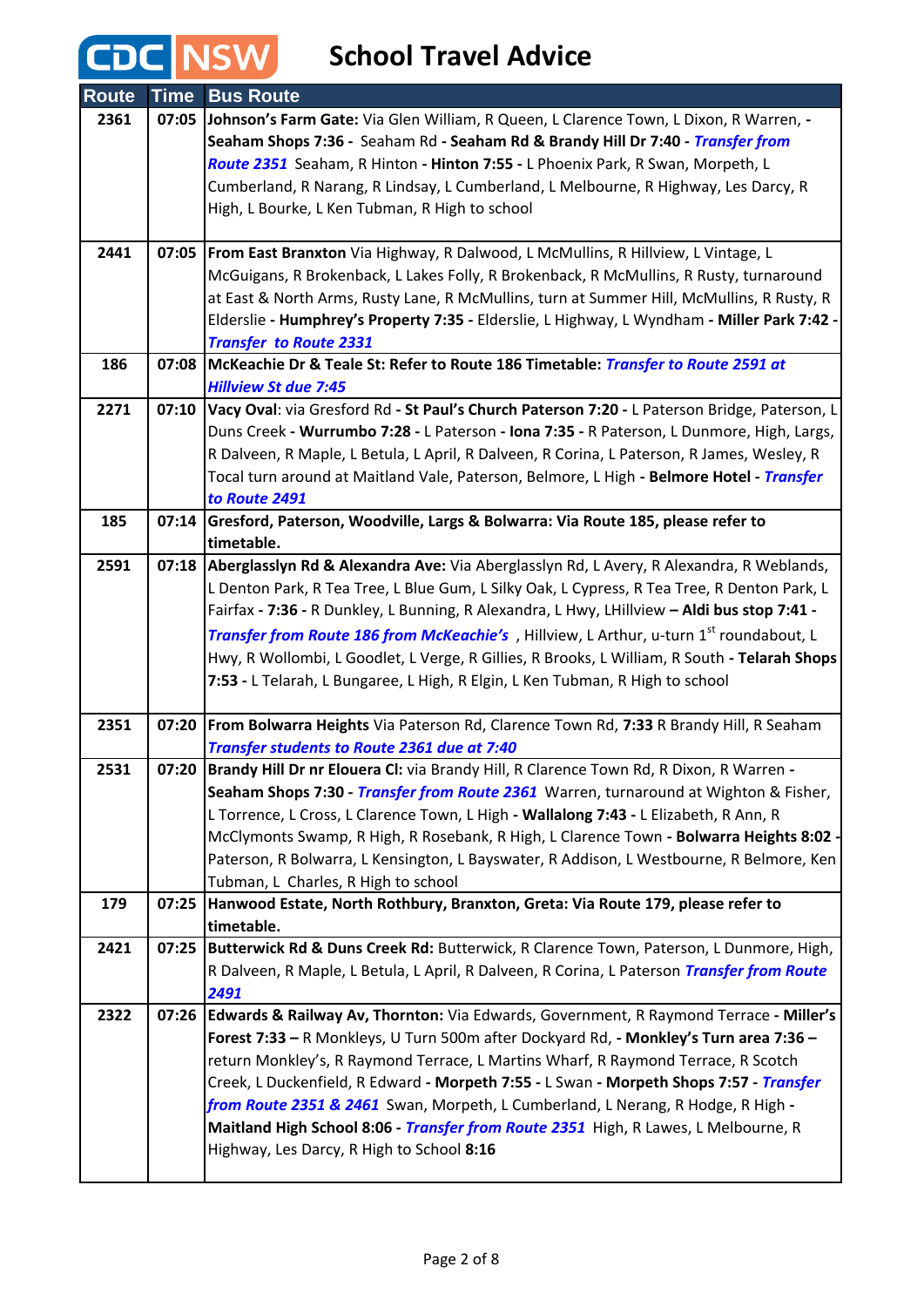| <b>Route</b> | <b>Time</b> | <b>Bus Route</b>                                                                                                                                                                 |
|--------------|-------------|----------------------------------------------------------------------------------------------------------------------------------------------------------------------------------|
| 2251         | 07:28       | Paterson Rd & Martins Creek: L Martins Creek - Martins Creek 7:37 - L Grace, R Dungog, L                                                                                         |
|              |             | Horns Crossing, R View - Paterson Valley Estate 7:42 - Collect students from Shelton's Bus                                                                                       |
|              |             | L Horns Crossing, R Dungog, L Gresford, R Duke, Maitland, Tocal - Paterson P.O 7:52 -                                                                                            |
|              |             | Paterson, Belmore, L High, R Elgin, L Ken Tubman, R High to school 8:13                                                                                                          |
| 0331         | 07:30       | Bendeigh Property: via Fernhill, R Dalwood, R Wyndham, L Lindsay, L Elderslie, L New                                                                                             |
|              |             | England Highway - Miller Park 7:50 - Transfer to Route 2451                                                                                                                      |
| 1261         | 07:30       | Tregenna St & Adelaide St: Via Tregenna, R Alton, L Rees James, L Bellevue, L Dawson, L                                                                                          |
|              |             | Beaton, L Fairchild, L Bennett, R Dawson, R Bellevue, R Adelaide, L Richardson, R Benjamin                                                                                       |
|              |             | Lee, R Mount Hall - Irrawang High School 7:45 - Transfer from Route 1311 & 1441<br>continue Mount Hall, R Glenelg, R Sturgeon - 7:52 - R William, R Adelaide, L Glenelg, R       |
|              |             | Bareena, R Tathra, L Adelaide, - Heatherbrae 8:00 - Coach Stop - collect transfers from                                                                                          |
|              |             | Busways Pacific Highway, R New England Highway, L Tarro exit, L Anderson - Tarro Service                                                                                         |
|              |             | Station 8:10 - continue Anderson, R New England Highway, L South Seas, R Norfolk -                                                                                               |
|              |             | Hunter Valley Grammar 8:28 - Transfer from Route 1511 & 2521 R Chisholm, L Highway,                                                                                              |
|              |             | Les Darcy, R High, to school 8:38                                                                                                                                                |
|              |             |                                                                                                                                                                                  |
| 2451         | 07:30       | Hanwood Estate: Hanwood Rd, R Cessnock, R Mayne, L Scott, L Rothbury, R Cessnock,                                                                                                |
|              |             | Bridge, L Drinan, R Clift - Branxton 7:38 - R New England Highway - Miller Park 7:47 -                                                                                           |
|              |             | Transfer from Route 0331 & 2441 Continue along Hwy - Windella Downs 8:03 - Continue                                                                                              |
|              |             | New England Hwy - Monte Pio 8:08 - Transfer to Route 2311                                                                                                                        |
| 2461         | 07:30       | Rosebank Estate: Via Rosebank, L High, L Elizabeth, R Anne, R McClymonts Swamp, L High,                                                                                          |
|              |             | L Hinton, R Nulla Nulla, turn around - Nulla Nulla Lane Hinton 7:45 - via Hinton, R Lawlers,                                                                                     |
|              |             | L Phoenix Park, R Swan Transfer to Route 2631                                                                                                                                    |
| 2541         |             | 07:33 Thornton Newsagency via Railway, Edwards, Government, L Thomas Coke, R John Arthur,                                                                                        |
|              |             | R Evelyn, L Sharpe, R Taylor, L Haussman - Haussman & Government 7:43 - L                                                                                                        |
|              |             | Government, L Raymond Terrace, R Forest, Grey Gum around loop, Forest Dr around loop,<br>L Raymond Terrace, L Settlers - Waterford County 7:52 - L Dragonfly, Harvest, R Raymond |
|              |             | Terrace, Lindesay, L Cumberland, L Melbourne, R Highway, Les Darcy, R High to school                                                                                             |
|              |             |                                                                                                                                                                                  |
| 2211         | 07:34       | Telarah & Elizabeth St: Via Telarah St, R South, L William, R Brooks, L Gillies, L Verge, R                                                                                      |
|              |             | Goodlet, R Wollombi, L Highway, R River, L Lerra, turn at Camilla - Windella Downs 8:00 -                                                                                        |
|              |             | Lerra, River - River Rd & Highway - Transfer to Route 2331                                                                                                                       |
| 181          | 07:35       | Woodberry, Beresfield & Metford via Woodlands Estate: Via Route 181, please refer to                                                                                             |
|              |             | timetable.                                                                                                                                                                       |
| 2331         | 07:37       | Branxton Golf Club: Cessnock, R Fleet, R Bridge, L Drinan, R Clift, R New England Highway -                                                                                      |
|              |             | Miller Park 7:47 - Transfer from Route 2441, 2451 & 6306 via Highway, L West, R along                                                                                            |
|              |             | inside road, R Hunter, L Highway - Lochinvar 8:02 - Collect Lambs Valley students from                                                                                           |
|              |             | Coffey's along Highway - Windella Downs 8:05 - Transfer from Route 2211 continue                                                                                                 |
|              |             | Highway, L High, R Elgin, L Ken Tubman, R High to school 8:20                                                                                                                    |
| 183          | 07:39       | Rutherford & Telarah: Via Route 183, please refer to timetable.                                                                                                                  |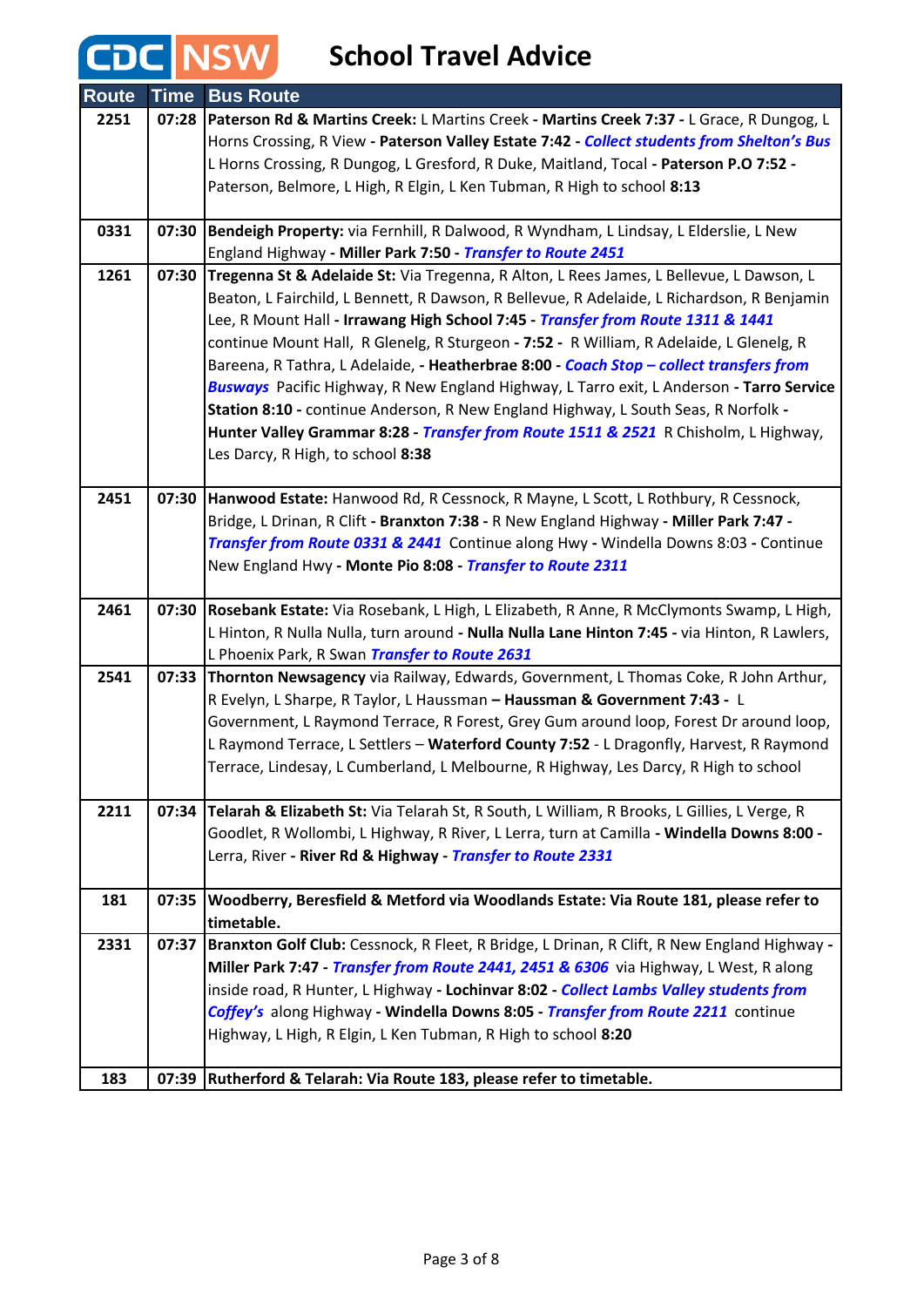| <b>Route</b> | <b>Time</b> | <b>Bus Route</b>                                                                                                                                                                        |
|--------------|-------------|-----------------------------------------------------------------------------------------------------------------------------------------------------------------------------------------|
| 2241         |             | 07:40   Dunmore & Paterson Rd: Via Paterson, R Dunmore, High, R Largs, R Paterson, L Lang, L                                                                                            |
|              |             | Tocal, R Maitland Vale, L Bolwarra Park, Bolwarra Park Dr around new loop in a clockwise                                                                                                |
|              |             | direction, L Bolwarra Park Dr, R Highland Way, L Hunterglen Dr Way, L Hunterglen Dr, R                                                                                                  |
|              |             | Paterson Rd - Bolwarra Heights 7:54 - Paterson, R Bolwarra, L Kensington, L Bayswater, R                                                                                                |
|              |             | Addison, L Westbourne, R Belmore, L Ken Tubman, R High to school 8:14                                                                                                                   |
|              |             |                                                                                                                                                                                         |
| 2311         |             | 07:40   From Bishops Bridge Via James St, Wollombi, R Green, L South - Telarah Shops 7:52 - L                                                                                           |
|              |             | William, R Brooks, L George, R Macarthur, Young, L Highway, R Arthur, L Hillview, R West                                                                                                |
|              |             | Mall - Rutherford Shops 8:00 - Transfer from Route 2481, R Alexandra, L Avery, L                                                                                                        |
|              |             | Alexandra, R Aberglasslyn, L Highway - Monte Pio 8:08 - Transfer from Route 2451 L High,                                                                                                |
|              |             | R Elgin, L Ken Tubman, R High to School 8:13                                                                                                                                            |
| 2561         | 07:40       | From East Maitland Via Lindsay (near George), L Cumberland, R Morpeth, R Jenna, R                                                                                                       |
|              |             | Wirrah, R Crofton, L Frater, R Valentia, L Crawford, R Goldingham, R Maize, L Nerang, L                                                                                                 |
|              |             | Hodge, R High, L Brisbane, L Mitchell, R Stronach, R Chisholm, L South Seas - Hunter Valley<br>Grammar School 8:02 - L Celebes, R Norfolk, L South Seas, R Highway, L Ferraby - Metford |
|              |             | TAFE 8:07 - R Streeton, R Whiteley, Woodlands, L Woodlands, L Whitleley, L Streeton,                                                                                                    |
|              |             | Lowe, R Schanck, L Chelmsford, R Turton, L Fieldsend, L Quarry, R Lawes, L Melbourne, R                                                                                                 |
|              |             | Highway, Les Darcy, R High to school                                                                                                                                                    |
|              |             |                                                                                                                                                                                         |
| 2601         |             | 07:42 Edwards Ave & Singleton Ave: Via Edwards, R Somerset full loop, L Edwards, R                                                                                                      |
|              |             | Government, R Blackwell, L Thomas Coke, L Eurimbla, R Railway, Thornton, L Glenwood, R                                                                                                  |
|              |             | Weakleys, R Highway, Les Darcy, R High to school 8:18                                                                                                                                   |
| 2491         | 07:44       | <b>From Bolwarra Heights R Dalveen, L Corina, R Paterson, R Largs, L High, L Church, R Largs,</b>                                                                                       |
|              |             | R Paterson, L Lang, L Tocal, Paterson - Collect students from Route 2421 Bolwarra, L                                                                                                    |
|              |             | Kensington, L Bayswater, R Addison, L Westbourne, R Paterson, R Belmore, L Short, R                                                                                                     |
|              |             | Queen, R Lorn, L Belmore, L High - Belmore Hotel 8:17 - Collect students from Route 2271                                                                                                |
|              |             | R Elgin, L Ken Tubman, L High to Uniting Church 8:20                                                                                                                                    |
| 2351         |             | 07:45 Seaham Rd & Hinton Rd: R Hinton, R Swan, Transfer students to Route 2322                                                                                                          |
| 2481         | 07:45       | From Anambah via Anambah, L Highway, L Arthur, L Hillview - Rutherford Shops Hillview -                                                                                                 |
|              |             | <b>Transfer to Route 2311</b>                                                                                                                                                           |
| 2631         | 07:45       | McFarlanes Rd & Raymond Terrace Rd: Duckenfield, Edward, L Swan Transfer from Route                                                                                                     |
|              |             | 2461 Swan, Morpeth, L Tank, R Canterbury, R Jenna, L Morpeth, Melbourne, R Highway, R                                                                                                   |
|              |             | Les Darcy, R High, to school 8:16                                                                                                                                                       |
| 183          | 07:47       | 07:46 Tenambit, Greenhills & Maitland: Via Route 183, please refer to timetable.<br>Richardson Rd & Brunswick St: to Wilton full loop, L Mount Vincent, Brunswick, L Turnbull,          |
| 2231         |             | R Rosebrook, R Lochend, L Rosebrook, L Turnbull, L Vista, R Mingay, R Maher, L Richardson,                                                                                              |
|              |             | L Brisbane, R High, L Highway, Les Darcy, R High to school 8:20                                                                                                                         |
|              |             |                                                                                                                                                                                         |
| 2461         | 07:52       | From Morpeth Via Swan St, L Tank, R Canterbury, R Jenna, L Morpeth - Linuwel School                                                                                                     |
|              |             | 8:03 - L Cumberland, Raymond Terrace, R Metford, R Chelmsford, L Highway, R Chisholm, L                                                                                                 |
|              |             | South Seas - 8:15 - R Ballydoyle, L 1 <sup>st</sup> Tipperary, R Kilshanny, L Ballydoyle, L Fergus, R                                                                                   |
|              |             | Murphy, L Galway Bay, L Chisholm, L Worcester, L Chisholm, R Brunswick, L Richardson, L                                                                                                 |
|              |             | Brisbane, R Melbourne, L Highway to school 8:41                                                                                                                                         |
|              |             |                                                                                                                                                                                         |
| 2351         | 07:54       | <b>From Morpeth, Tenambit Via Swan, L Tank, Metford - Metford Rd &amp; Canterbury Dr -</b>                                                                                              |
|              |             | Metford, R Maize, L View, L Hinder, R High - Maitland H.S 8:00 - Transfer to Route 2322                                                                                                 |
|              |             |                                                                                                                                                                                         |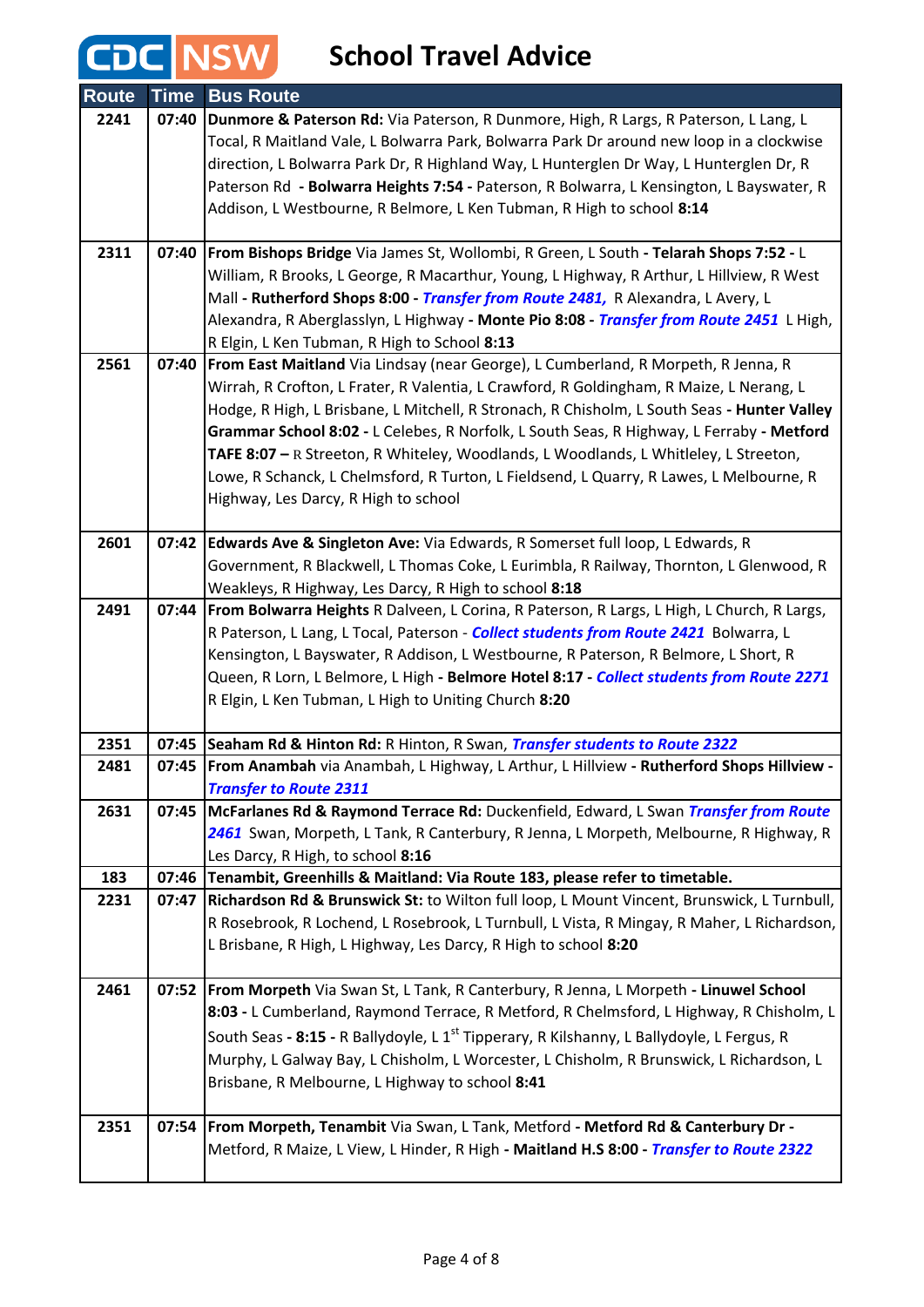#### **School Travel Advice**

**C NSW** 

| <b>Route</b> | <b>Time</b> | <b>Bus Route</b>                                                                                |
|--------------|-------------|-------------------------------------------------------------------------------------------------|
| 2431         | 07:55       | New England Highway & Victoria St: Via Victoria, Richardson, Brunswick, Mt Vincent, R           |
|              |             | Louth Park, R Reflection, R Gullivers, L Reflection, R Louth Park, L Les Darcy, Highway, R      |
|              |             | Church, R Olive, Nicholson, L Victoria to school 8:31                                           |
| 2521         | 07:55       | Richmond Vale & Sheppard Rd: Via Richmond Vale, L George Booth, Buchanan, L Wilton,             |
|              |             | around loop, Wilton, L Mt Vincent, R Chisholm, R South Seas, L Celebes, L Norfolk - Hunter      |
|              |             | Valley Grammar 8:23 - Transfer to Route 1261                                                    |
| 2211         |             | 08:00 Camilla Cl & Lerra Rd: Lerra Rd, River Rd - Highway 8:02 - Transfer to Route 2331         |
| 2621         | 08:01       | Avalon Dr & New England Highway: via Highway, L South Seas, L Pacific, L Malay, R Lord          |
|              |             | Howe, L Pacific, L Airlie, L South Seas, L Chisholm, R Mitchell, L Highway, R High, L Lindesay, |
|              |             | R Cumberland, L Narang, R Hodge, R High - Maitland High School 8:26 - Transfer to Route         |
|              |             | 2422                                                                                            |
| 2402         |             | 08:02 Lawson Ave & Hyde St: Via Hyde, R Sophia Jane, L Kingstown, L Frewin, R Lawson, R         |
|              |             | Anderson, 8:10 L Allendale, R Yarrum, L Anderson, R Highway - Avalon Taurus Signs - Les         |
|              |             | Darcy, R High to school 8:36                                                                    |
| 2512         | 08:04       | Thornton Rd & Glenroy St: Via Thornton, L Glenroy, Haussmann, R Taylor, L Sharp, R              |
|              |             | Evelyn, L John Arthur, L Thomas Coke, R Edward, R Singleton, R Arnold, L Government, R          |
|              |             | Blakewell, L Thomas Coke, R Taylor, R Haussmann, L Raymond Terrace, Lindesay, R                 |
|              |             | Cumberland - 8:27 - L Narang, R Hodge, R High, R Lindesay, R Narang, L Maize, L Hilands, R      |
|              |             | Thompson, Collinson, R Goldingham, R Maize, L View, L Hinders, R High, R Hwy, R High to         |
|              |             | school 8:52                                                                                     |
| 2422         |             | 08:06 Edward & Maize St Tenambit: Via Maize, L Goldingham, R Collinson, L Metford, L Robert, R  |
|              |             | Ronald, L Thursby, L O'Hearn, L Goldingham, R Crawford, R Valentia, L Frater, L Edward, R       |
|              |             | Maize, L View, L Hinder, R High - Maitland High School 8:19 - Transfer from Route 2621 R        |
|              |             | Lawes, L Melbourne, R Highway, R High to school 8:30                                            |
|              |             |                                                                                                 |
| 2552         | 08:11       | From Ashtonfield Via South Seas, L Galway Bay, R Chisholm, L Stronach, L Mitchell, R            |
|              |             | Brisbane, R High, L Highway, L Les Darcy, R High to school 8:33                                 |
| 182          |             | 08:21 Rutherford: Via Route 182                                                                 |

#### **Route Time Bus Route 1446 15:03 Old George Whites MBR 319 to Rutherford, Lochinvar, Windella:** Via High, L Bourke, R Ken Tubman, L Elgin, R Railway, R Church, L High, R Highway, R Arthur, L Hillview, R West Mall, L Alexandra, R Bunning, L Dunkley, R Highway, L Roberts, R Gregory **- St Patrick's PS -**  Gregory, R. Station, L Highway, turn around St Helen's, Highway **- ASC St Joseph's -**  *Transfer students for Windella Downs to Route 2344*  **183 15:12 Rutherford: Via Route 183, please refer to timetable. 2161 15:22 Pickup at Uniting Church on cnr of Ken Tubman and High to Bolwarra Heights,** via Ken Tubman, L High St, L Bourke, R Ken Tubman, Belmore, L Bolwarra, R into Bolwarra PS, L Bolwarra, L Paterson, L Hunterglen, R Highland, L Bolwarra Park, R 1<sup>st</sup> Bolwarra Park, around loop anti-clockwise, R Maitland Vale, R Tocal to Hilldale Dr **0281 15:24 Pickup at Uniting Church to Bolwarra, Bolwarra Heights, Largs:** L High, L Bourke, R Ken Tubman, Belmore, L Westbourne, R Addison, L Bayswater, R Kensington, R Bolwarra, L Paterson **- Bolwarra Heights -** L Hunterglen, R Highland, R Bolwarra Park, R Maitland Vale, Tocal, L Wesley, R James, L Paterson, R Corina, L Dalveen, L April, R Betula, R Maple, L Dalveen, L High, Dunmore, R Ayshire, U/turn at Alloway, along Ayshire, L Dunmore, R Largs, R Paterson, R Dunmore AFTERNOON BUSES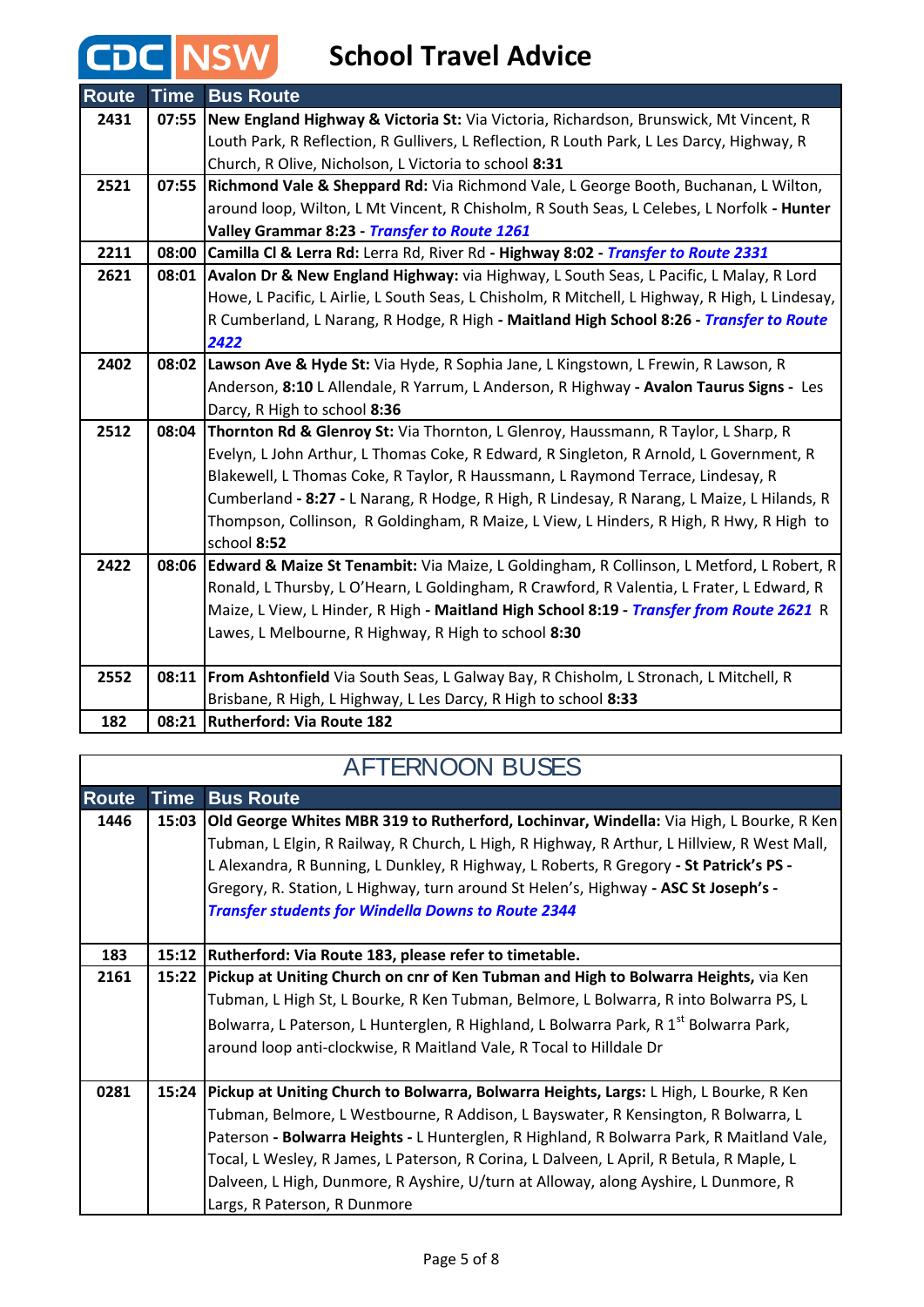| <b>Route</b> | <b>Time</b> | <b>Bus Route</b>                                                                                                                                                               |
|--------------|-------------|--------------------------------------------------------------------------------------------------------------------------------------------------------------------------------|
| 2363         | 15:24       | To Ashtonfield Via High, L Les Darcy, L Highway, R Mitchell, L Stronach, L Chisholm, R                                                                                         |
|              |             | Norfolk, R South Seas, L Chisholm, L Galway Bay, R 2 <sup>nd</sup> Murphy, L Fergus, R Ballydoyle, L 1 <sup>st</sup>                                                           |
|              |             | Tipperary, R Kilshanny, L Ballydoyle, R South Seas, L Highway                                                                                                                  |
|              |             |                                                                                                                                                                                |
| 2274         | 15:25       | Old George Whites MBR 319 to Lorn, Bolwarra, Bolwarra Heights, Largs, Duns Creek,                                                                                              |
|              |             | Paterson, Vacy: Via High, L Ken Tubman, L Elgin, R Steam, R Church, R Olive, L Elgin, R                                                                                        |
|              |             | Bulwer, L Ken Tubman, R Church, L High, R Belmore, Paterson, L Westbourne, R Addison, L                                                                                        |
|              |             | Bayswater, R Kensington, R Bolwarra - Bolwarra PS - Bolwarra, L Paterson, R Wesley, R                                                                                          |
|              |             | James, L Paterson, R Corina, L Dalveen, L April, R Betula, R Maple, L Dalveen, L High,                                                                                         |
|              |             | Dunmore, R Paterson - Woodville P.O. - L Paterson, R Duns Creek - Wurrumbo - turn Duns                                                                                         |
|              |             | Creek Rd, R Paterson, R Gresford - Paterson P.O. - Transfer students for Martins Creek to                                                                                      |
|              |             | Route 2385 Via Gresford to Vacy Oval turn around, Gresford - Paterson                                                                                                          |
| 2532         |             | 15:28 Pickup at St John's the Baptist to East Maitland, Louth Park: Via Victoria, R High, L Les                                                                                |
|              |             | Darcy, Highway, L Melbourne, R Lawes, R William, L Highway, L King, R Lawes, L George, L                                                                                       |
|              |             | Lindesay, R Cumberland, L Narang, R Hodge, R High, across Highway, L Brisbane, R                                                                                               |
|              |             | Richardson, Mount Vincent, R Louth Park, R Reflection, R Gullivers, L Reflection, R Louth                                                                                      |
|              |             | Park, R Les Darcy                                                                                                                                                              |
| 2253         | 15:29       | Pickup at Old George White's to Aberglasslyn, Rutherford, Lochinvar, Windella, Greta,                                                                                          |
|              |             | Branxton, Dalwood: Via High L Ken Tubman, L High, R Highway, R Aberglasslyn, L                                                                                                 |
|              |             | Alexandra, R Weblands, R Budgeree, R Weblands, L Denton Park, L Fairfax, R Dunkley, R                                                                                          |
|              |             | Highway - ASC St Joseph's - Transfer students for Windella to Route 2344 (use pedestrian                                                                                       |
|              |             | <i>lights to cross road</i> ) Highway - Greta P.O. - Via Highway, R Wyndham - Miller Park - L                                                                                  |
|              |             | Lindesay, L Elderslie, R Highway, L Cessnock, R Fleet, R Bridge, L Drinan, R Clift - Branxton -                                                                                |
|              |             | Transfer students for Elderslie & Sandhills to Route 2442, students for Hanwood Estate &                                                                                       |
|              |             | North Rothbury to Route 2334 R Highway - Miller Park - Via Dalwood, R View, L Church, L<br>Grape, R. Middle, L Spring, R Dalwood, L Leconfield, L Fernhill - Bendeigh Property |
|              |             |                                                                                                                                                                                |
|              |             |                                                                                                                                                                                |
| 183          | 15:31       | East Maitland, Greenhills Tenambit: Via Route 183, please refer to timetable.                                                                                                  |
| 2324         |             | 15:32 To Tenambit, Morpeth Via High, L Old Highway, R Les Darcy, L Highway, L Melbourne, R                                                                                     |
|              |             | Lawes, L High, L Hinder, R View, R Maize, L Goldingham, R Collinson, L Metford, L Robert, R                                                                                    |
|              |             | Ronald, L Thursby, L O'Hearn, L Goldingham, R Crawford, R Valentia, L Frater, L Edward, R                                                                                      |
|              |             | Collinson, Thompson to Morpeth Rd                                                                                                                                              |
| 2245         | 15:36       | To Morpeth, Hinton, Brandy Hill, Seaham, Clarence Town Via High, L Les Darcy, Highway, L                                                                                       |
|              |             | Melbourne, R Cumberland, L Narang, R Hodge, R High, L Hunter, L Raymond Terrace, L                                                                                             |
|              |             | Metford, Tank, R Swan - Morpeth Shops - Swan, L Phoenix Park, R Hinton - Mt Kanwary PS                                                                                         |
|              |             | Hinton, L Seaham, L Brandy Hill, R Clarence Town, R Cross, R Torrence, R Warren, U/turn at                                                                                     |
|              |             | Wighton & Fisher, Warren - Seaham Shops - L Dixon, R Clarence Town, R Queen, L Grey -<br>Clarence Town Shops - Grey, Glen William to Cnr Pinebrush Rd - Johnson's Farm Gate    |
|              |             |                                                                                                                                                                                |
| 2293         |             | 15:39 To East Maitland, Rathluba Via High, L Les Darcy, Highway, R High, L Brisbane, R                                                                                         |
|              |             | Richardson, R Maher, L Mingay, L Vista, R Turnbull, R Rosebrook around loop, L Rosebrook,                                                                                      |
|              |             | R Turnbull, R Wilton around loop, L Wilton, L Mt Vincent, R Chisholm, R Worcester, R                                                                                           |
|              |             | Chisholm                                                                                                                                                                       |
| 2574         |             | 15:41 To Thornton Via High, L Les Darcy - Highway, L Melbourne, R Cumberland, R Lindesay,                                                                                      |
|              |             | Raymond Terrace, R Haussmann, L Taylor, L Sharp, R Evelyn, L John Arthur, L Thomas Coke,                                                                                       |
|              |             | R Edwards, R Singleton, R Arnold, L Government, R Blakewell, L Thomas Coke, L Taylor,                                                                                          |
|              |             | Eurimbla, R Railway, R Glenroy, Haussmann                                                                                                                                      |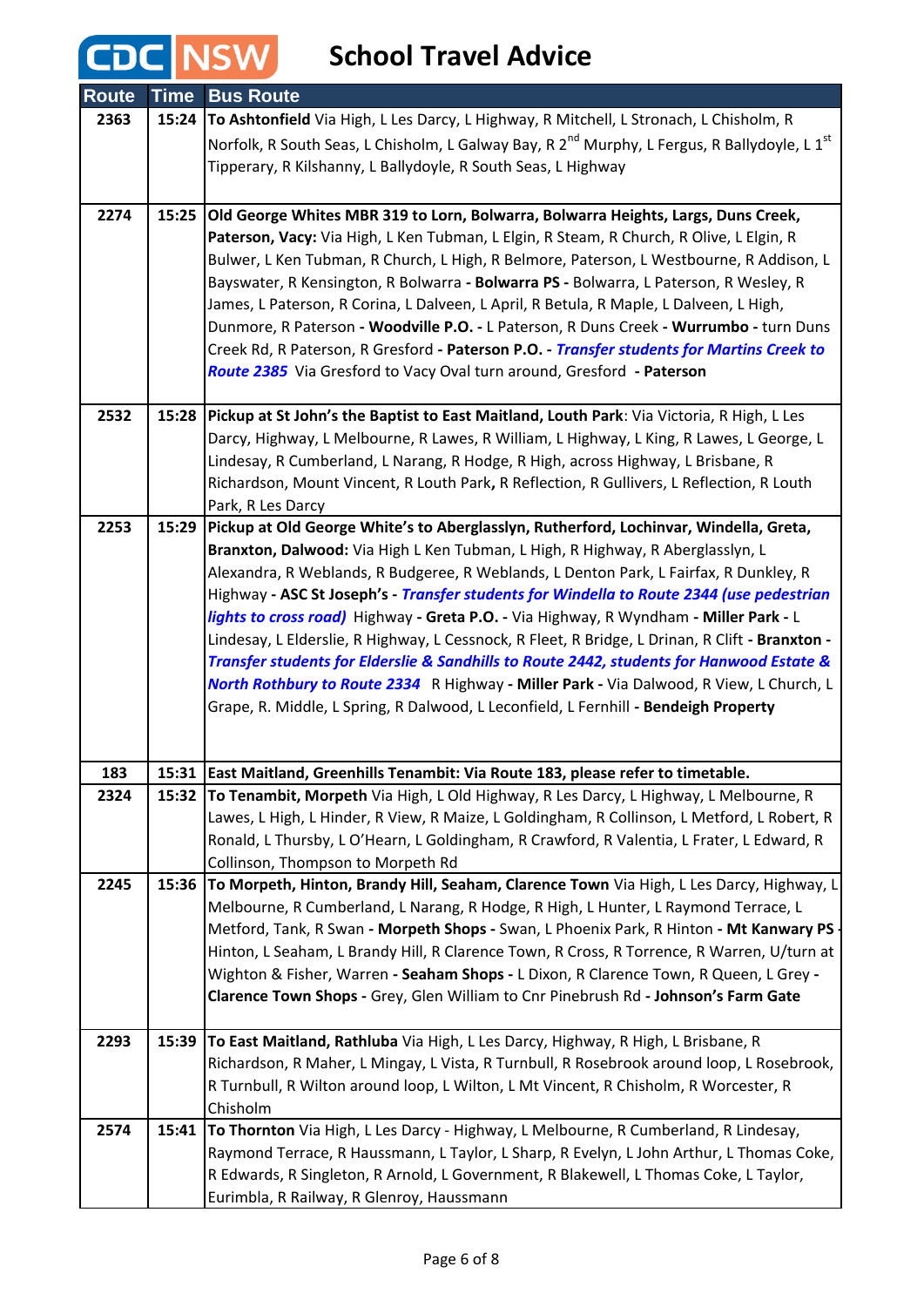### **School Travel Advice**

CDC NSW

| <b>Route</b> | Time  | <b>Bus Route</b>                                                                                                                                                                                                                                                                                                                                                                                                                                                                                                                                                                                                                    |
|--------------|-------|-------------------------------------------------------------------------------------------------------------------------------------------------------------------------------------------------------------------------------------------------------------------------------------------------------------------------------------------------------------------------------------------------------------------------------------------------------------------------------------------------------------------------------------------------------------------------------------------------------------------------------------|
| 1294         | 15:43 | To Raymond Terrace, Medowie Via High, L Les Darcy, Highway, L Melbourne, R<br>Cumberland Transfer students for Chisholm & Somerset to Route 2433 L Narang, R<br>Hodge, R High, L Highway to Hexham, L Pacific Highway, Adelaide Drop students for<br>Busways at Kent St Via Adelaide, R Tathra, L Bareena, L Elizabeth, Glenelg, R Sturgeon -<br>Raymond Terrace - Transfer Medowie students for Route 136 & 137 R William, L<br>Adelaide, L Tregenna, R Alton, L Rees James, L Bellevue, L Dawson, L Beaton, L Fairchild, L<br>Bennett, R Dawson, R Bellevue, R Adelaide, L Richardson, R Benjamin Lee, R Mount Hall -<br>Lakeside |
| 2692         | 15:46 | To Chisholm, Thornton via High, L Les Darcy, New England Hwy, L Melbourne, R<br>Cumberland, R Lindsay, Raymond Terrace, L Harvest, Dragonfly, R Settlers, R Raymond<br>Terrace, R Forest, L Grey Gum (clockwise loop), L Forest (clockwise Loop), L Raymond<br>Terrace, R Government, L Somerset (clockwise around loop), to Edward St                                                                                                                                                                                                                                                                                              |
| 2603         |       | 15:48   To Raworth, Hinton, Wallalong Via High, L Les Darcy, L Highway, L Melbourne, R<br>Cumberland, L Nerang, R Hodge, R High, L Hunter, R Pierce, R Raymond Terrace, Lindesay, L<br>Cumberland, R Morpeth, R Jenna, L Canterbury, L Tank, R Swan, L Phoenix Park, R Lawlers,<br>L Hinton, Paterson, Hinton, turn at Nulla Nulla, Hinton, Paterson - Hinton Hotel - via<br>Paterson, R High, R McClymonts Swamp, L Anne, L Elizabeth, R High, R Rosebank, R High, L<br><b>Clarence Town to Woodville</b>                                                                                                                          |
| 2194         | 15:49 | Pick up at Old George White's to Telarah, Rutherford: Via High, L Bourke, R Ken Tubman, L<br>High to roundabout, L Bungaree, R Telarah, R South, L William, R Brooks, L Gillies, R Verge,<br>L Highway, R Arthur, L Hillview, R Westmall, L Alexandra, R Bunning, L Dunkley, Harvey, R<br>Logan, R Regiment, L Highway, R Denton Park, R Weblands, L Budgeree, L Weblands, L<br>Alexandra, R Aberglasslyn, L Highway                                                                                                                                                                                                                |
| 2586         | 15:49 | To Morpeth, Hinton, Millers Forest, Duckenfield, Thornton Via High, L Les Darcy, L<br>Melbourne, R Cumberland, L Narang, R Hodge, R High, R Lindesay, L Cumberland, R<br>Morpeth, R Tank - St James Church - L High, R George, L James, R Duke, L Johns, R Edward,<br>L Duckenfield - Duckenfield - R Scotch Creek, L Raymond Terrace, L Martins Wharf, R<br>Mannerys, R Prices, R Raymond Terrace, L Monkleys, U Turn 500m after Dockyard Rd, -<br>Monkley's Turn area - return Monkley's, L Raymond Terrace, L Government, Edwards                                                                                                |
| 1446         | 15:50 | Pickup at Uniting Church to Lorn, Bolwarra, Bolwarra Heights, Largs: Via High, L Bourke, R<br>Ken Tubman, Belmore, R Lorn, L Queen, L Short, R Belmore - Bolwarra - L Westbourne, R<br>Addison, L Bayswater, R Kensington, R Bolwarra, L Paterson, L Hunterglen, R Highland, R<br>Bolwarra Park, R Maitland Vale, R Tocal, L Wesley, James, L Paterson, R Corina, L Dalveen, L<br>High - Largs - Dunmore, L Paterson, L Largs to High St                                                                                                                                                                                            |
| 0343         | 15:53 | Old George Whites MBR 319: Paterson & Gresford: Via Route 185, please refer to<br>timetable.                                                                                                                                                                                                                                                                                                                                                                                                                                                                                                                                        |
| 2634         |       | 15:54 To Thornton, Beresfield, Woodberry Via High, L Les Darcy, L Melbourne, R Cumberland, L<br>Nerang, R Hodge, R High, L Hunter, L Raymond Terrace, R Haussmann, Glenroy, R Railway,<br>Thornton Transfer students for Minmi to Route 2514 L Glenwood, L Anderson, R Yarrum,<br>L Allendale, R Anderson, R Christie, L Burgess, R Aldwick, L Thirlmere, L Quarter Sessions, R<br>Southern, L Eastern, L Anderson, R Lawson, R Redbill, L Curlew, L Kookaburra, R Lark, L<br>Lawson, R Frewin, R Kingstown, R Sophia Jane, L Hyde, L Lawson, R Annette, L Homebush, R<br>Lawson, Woodberry, L Raymond Terrace                      |